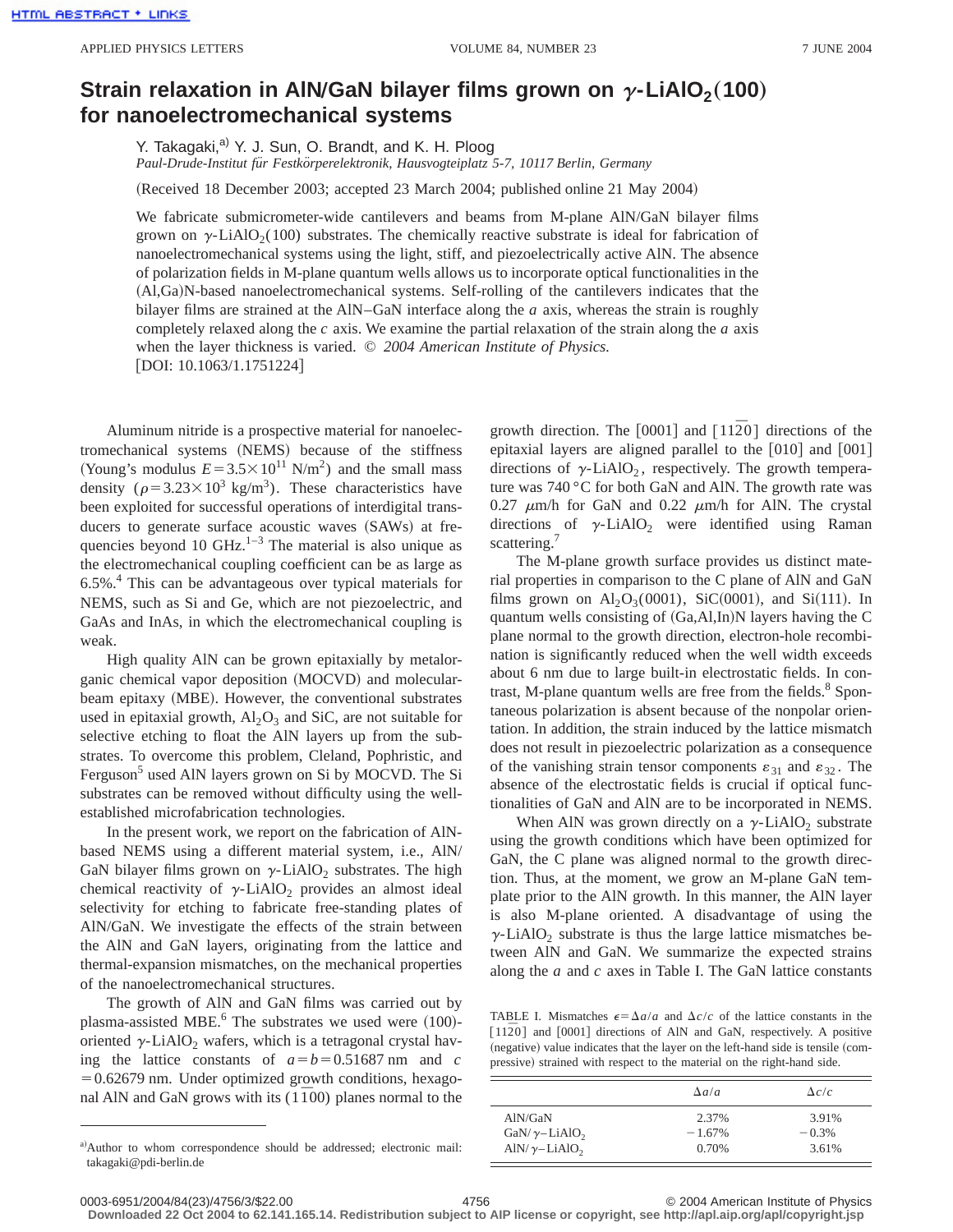TABLE II. Parameters of three AlN/GaN/ $\gamma$ –LiAlO<sub>2</sub> heterostructures 1–3. The thicknesses of the AlN and GaN layers are  $h_{\text{AIN}}$  and  $h_{\text{GAN}}$ , respectively. The radiuses of the loops due to the self-rolling are  $r_a$  and  $r_c$  in the  $[11\overline{2}0]$ and [0001] directions of the bilayer films, respectively. The strains estimated from  $r_a$  and  $r_c$  are shown in the columns  $\Delta a/a$  and  $\Delta c/c$ , respectively.

|   | $h_{\text{AlN}}$<br>(nm) | $h_{\text{GaN}}$<br>(nm) | $r_a$<br>$(\mu m)$ | $\Delta a/a$<br>(96) | $r_c$<br>$(\mu m)$ | $\Delta c/c$<br>(96) |
|---|--------------------------|--------------------------|--------------------|----------------------|--------------------|----------------------|
|   | 45                       | 120                      | 11                 | 1.0                  | $\cdots$           | $\leq 1$             |
| 2 | 70                       | 110                      | 14                 | 0.7                  | 39                 | 0.3                  |
| 3 | 350                      | 515                      | 276                | 0.2                  | $\cdots$           | .                    |

are slightly larger than required for a perfect fit to the unit mesh of  $\gamma$ -LiAlO<sub>2</sub>, resulting in compressive strains, whereas the opposite occurs with AlN on  $\gamma$ -LiAlO<sub>2</sub> and it is tensiley strained. To utilize the bilayer system, it is, therefore, necessary to understand the residual strains at the AlN–GaN interfaces and their influences on the mechanical properties of NEMS. We emphasize that thermal stress is critical in IIInitrides because of their rather high growth temperature. In our investigations, we employ three heterostructures. We list the thicknesses of the AlN and GaN layers in Table II. The film thicknesses were measured using cross-sectional scanning electron microscope (SEM) images.

The patterns of submicrometer-wide cantilevers and beams were delineated using electron-beam lithography and the lift-off technique. This process leaves thin-film structures composed of Au–NiCr multilayers on the AlN surface, which are to be used as an etch mask for reactive ion etching (RIE). The AlN/GaN epilayers were removed by RIE using a mixture of  $Cl_2$  and Ar gases. The flow rates were 2 and 10 sccm for  $Cl_2$  and Ar, respectively. We used a rf power of 50 W. The plasma voltage was 160 V. The etch rate for the composite nitride layers was about 10 nm/min. The  $\gamma$ -LiAlO<sub>2</sub> substrate was then etched using a HCl solution. Narrow strips of the AlN/GaN layers were attached to large pads, which served as supporting pillars, either at one end or both ends. Cantilevers and beams were hence detached from the substrates. The substantial chemical reactivity of  $\gamma$ -LiAlO<sub>2</sub> and nonreactivity of AlN and GaN give rise to almost perfect selectivity for etching.

In Fig. 1, we show SEM images of the beams,  $(a)$  and  $(b)$ , and the cantilevers,  $(c)$  and  $(d)$ . Their widths are about



FIG. 1. Scanning electron micrograph of 200-nm-wide cantilevers, (a) and (b), and beams, (c) and (d). The cantilevers are 4.0  $\mu$ m long and the beams are 6.0  $\mu$ m long. The narrow strips of the AlN/GaN bilayer system extend in the  $[0001]$  direction in (a) and (c) and in the  $[11\overline{2}0]$  direction in (b) and (d). The thicknesses of the AlN and GaN layers are, respectively, 45 and 120 nm, i.e., heterostructure 1.



FIG. 2. Scanning electron micrograph of a loop composed of the AlN/GaN bilayer system created by the strain-induced self-rolling. The strip stretches in the AlN $\left[11\overline{2}0\right]$  direction. The width of the strip is 1  $\mu$ m. The radius of the loop is 11  $\mu$ m. The thicknesses of the AlN and GaN layers are, respectively, 45 and 120 nm, i.e., heterostructure 1.

200 nm. The lengths are 6.0  $\mu$ m for the beams and 4.0  $\mu$ m for the cantilevers. The wet etching for the  $\gamma$ -LiAlO<sub>2</sub> substrates was carried out  $0.5-1$   $\mu$ m deep. The suspension pads were thus under etched by the same extent. Notice that these nanoelectromechanical structures are bowed upwards. The degree of the rolling differs between the structures stretched along the *a* axis, (a) and (c), and the *c* axis, (b) and (d). The bowing originates from the self-rolling of highly strained heterostructures. $9-13$  The cantilevers are concave shaped as the lattice constant of AlN is less than that of GaN. This shape is, however, modified in Fig.  $1(d)$  as the beam is clamped at the two ends. In the latter case, the shape is determined by two factors: the lattice mismatch at the AlN/ GaN interface and the stress that the bilayer film experiences from the  $\gamma$ -LiAlO<sub>2</sub> substrate. The bilayer film is compressively stressed by the substrate, and so the beam is convex shaped at the middle. By increasing the length of the cantilevers, a loop can be eventually formed, as shown in Fig. 2. The self-rolling has been proposed to be a method to prepare nanotubes of any size at almost arbitrary locations.<sup>14</sup> The present material system can be used for such purposes as well.

Within the continuum elasticity theory, the radius *r* of the loop is given by  $15$ 

$$
r = \frac{h_1^4 + 4\chi h_1^3 h_2 + 6\chi h_1^2 h_2^2 + 4\chi h_1 h_2^3 + \chi^2 h_2^4}{6\epsilon \chi (1 + \nu) h_1 h_2 (h_1 + h_2)},
$$
 (1)

where  $\epsilon$  is the lattice mismatch and  $h_1$  and  $h_2$  are the thicknesses of the bilayer films. Here,  $\chi = E_2 / E_1$ , while Poisson's ratio  $\nu$  is assumed to be identical for the two layers. If we approximate  $\chi=1,^{9-12}$  the radius for a fixed total layer thickness  $(h_1 + h_2 = \text{const})$  is minimal,  $r_{\text{min}} = 8h_1 / [6\epsilon(1+\nu)]$ , when  $h_1 = h_2$ . Notice that the radius is, in principle, proportional to the film thickness. The anisotropy of Young's modulus *E* is described for hexagonal crystals as

**Downloaded 22 Oct 2004 to 62.141.165.14. Redistribution subject to AIP license or copyright, see http://apl.aip.org/apl/copyright.jsp**